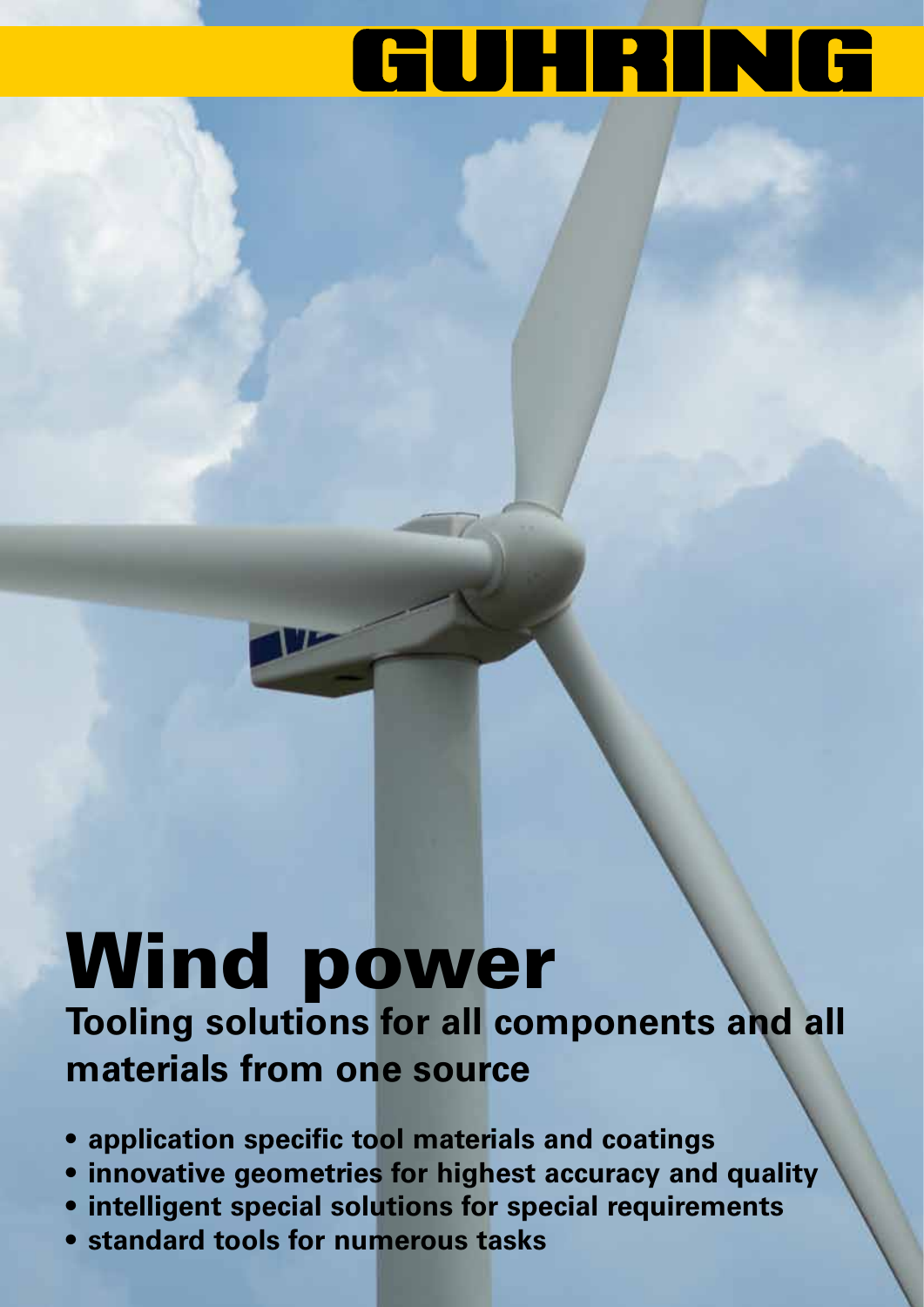#### High-tech at the service of the environment

**Wind power is growing - in every sense. Not only is the number of farms rising steadily but wind power stations are ever increasing in size and can now also be found in the sea. All this is only possible with high-tech materials capable of withstanding the enormous stresses. The machining requires a know-how that Guhring has on offer:** 

- high-strength steels, cast materials and GRP are the demanding materials used for manufacturing the up to 135 m high towers, the gondola, the inner workings as well as the up to 63 m long rotor blades - typical materials suitable for machining with Guhring tools. World-wide Guhring tooling solutions are applied for these materials, i.e. in the automotive industry, the mechanical engineering industry, the aerospace industry and in power plant construction.
- highest accuracy is necessary for wind power stations to generate power safely and in to the future. µ-precise holes, perfect surface finishes and accurate threads are the domain of Guhring precision tools. For decades they have ensured that, for example, high-performance engines, turbines and machines, literally run like clockwork.
- quality of the highest standard is not only the target of the manufacturers of wind power stations and the requirement of the authorities for the approval of such stations but with Guhring the quality of the products is first priority. This is confirmed by numerous certifications and audits by recognised, independent institutes or renowned customers and by the comprehensive quality assurance measures within our tool production from the analysis of raw materials to process monitoring and final inspection of the finished tools.
- for manufacturers of highly specialised products such as wind power stations advice and service is an absolute precondition for the optimisation of their production and products. Guhring is the competent partner for this with all tooling expertise from one source. From tool material and geometries to coatings and application advice, Guhring has at its disposal a unique know-how of tool and process optimisation thanks to its own R&D and manufacturing capabilities as well as experienced application engineers. In addition, Guhring services can relieve our customers of tool procurement and management.



*Complex technology in gigantic dimensions make wind power stations into powerful, modern, environmentally friendly energy suppliers. Guhring supplies the high quality and highly accurate tools tor the manufacture of these demanding stations. A comprehensive service from the development and application advice up to the tool procurement and management makes Guhring a strong partner in the wind power industry.*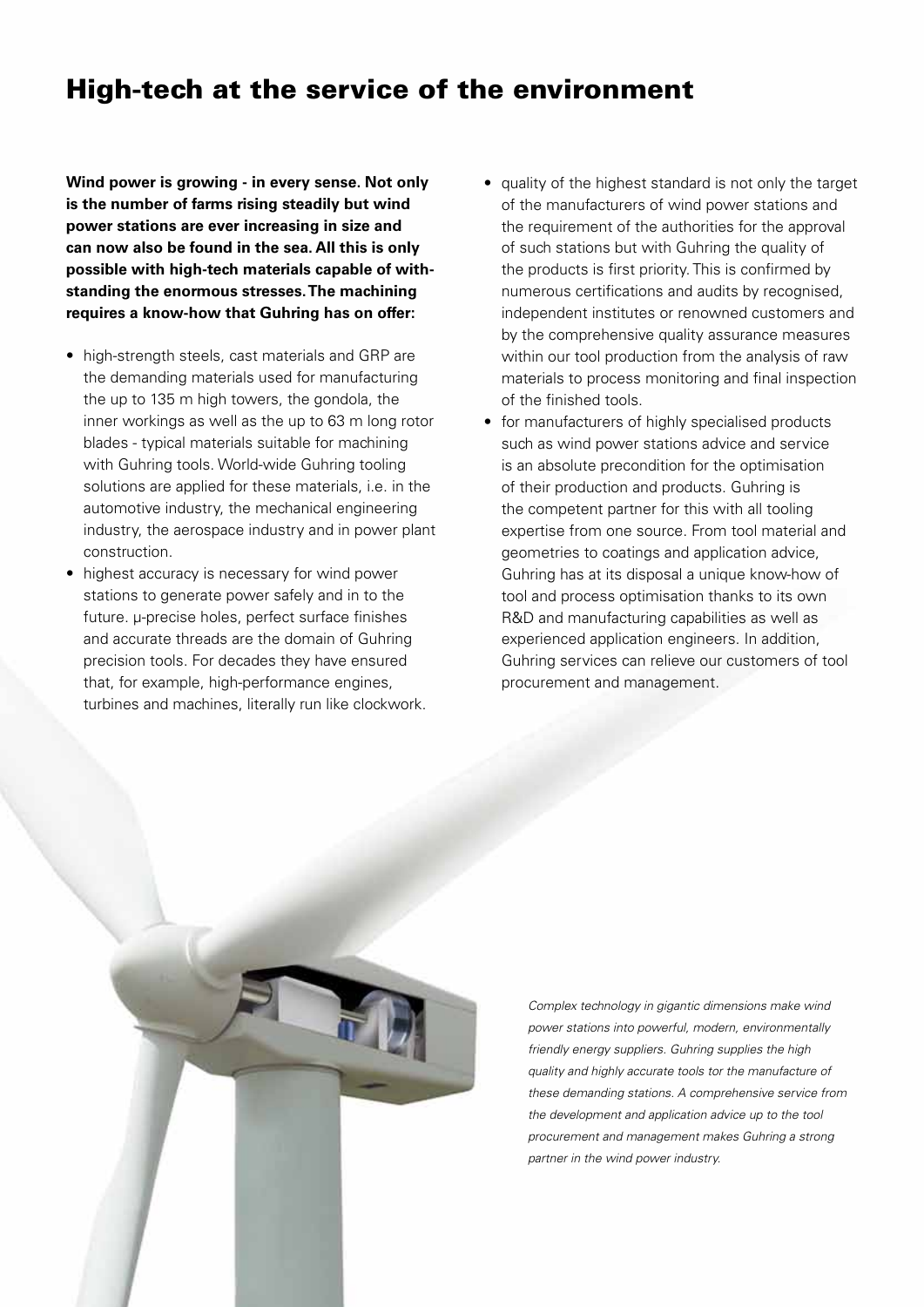

B

A Rotor blade

Rotor hub



C Drive/gear unit

Gondola



#### Tower with base plate

A

B

C

E

GUHRING

**High load by wind and weather as well as enormous forces produce the wind power stations' ecological electricity. Guhring tools contribute with efficiency, accuracy and quality.** 

The manufacture of rotor blade, rotor hub, drive/ gear unit, gondola and tower as well as the necessary connections between these components requires numerous highly-accurate machining operations. Precise holes with perfect surface finish, load-bearing threads, accurately milled surfaces and grooves, accurately fitting countersinks or cleanly de-burred hole entries and exits are tasks for which Guhring precision tools offer the perfect solutions.

Tool material, coating and geometry are adapted to the requirements of the machining task and the material to be machined. This also includes innovative solutions such as µ-accurate adjustable tools and tool holders. Thus, Guhring tools guarantee long-term maximum machining quality. In addition, Guhring's MQL system even makes production environmentally friendly!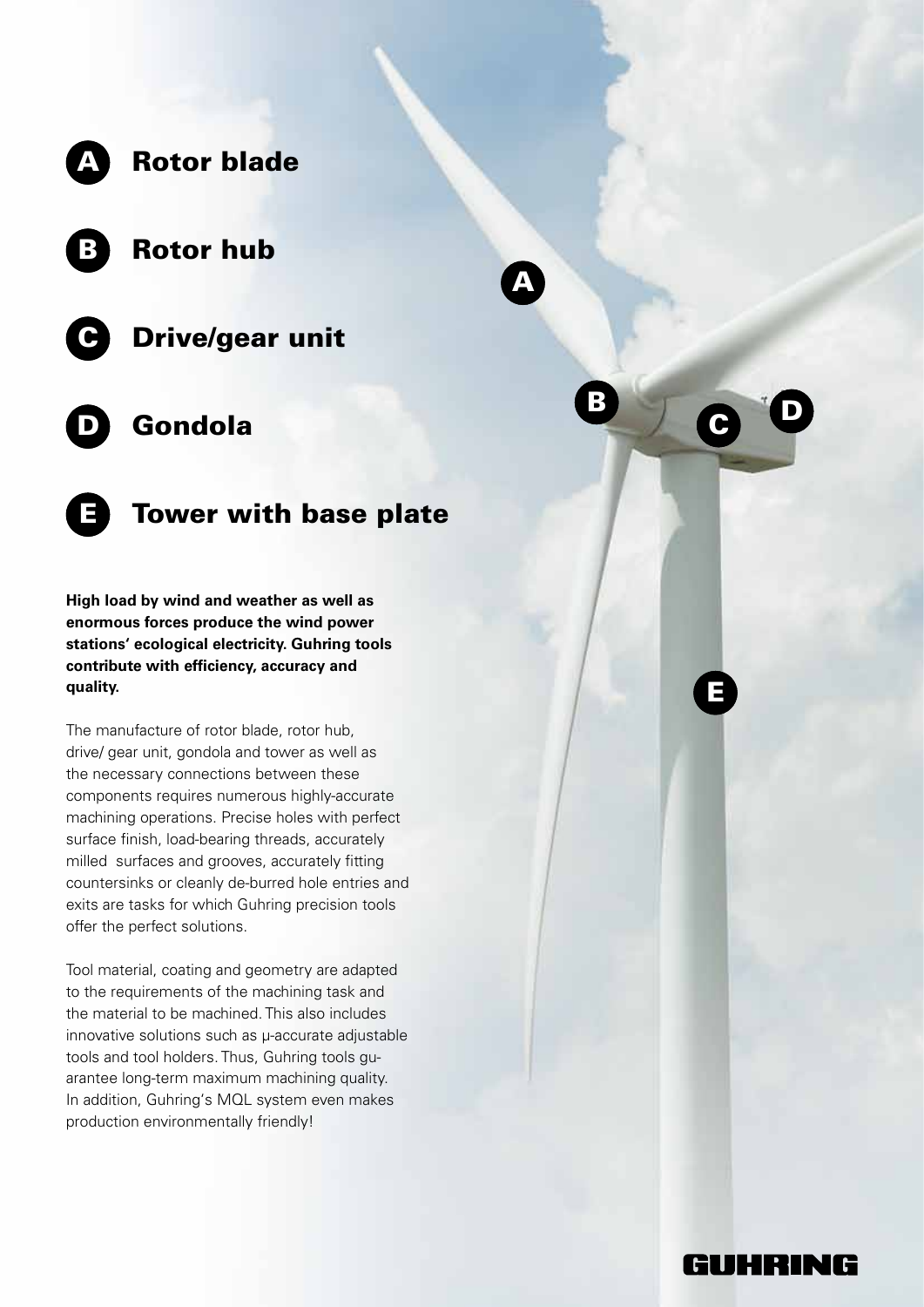





### **Rotor blade**

**The attachment of the rotor blades to the rotor hub is one of the highly stressed areas of wind power stations. It requires accurate holes and load-bearing threads for the rotor blade and mounting bolts.** 

For the large holes to hold the mounting bolts in the rotor blade made of GRP a powerful solution is available with Guhring's T800 interchangeable insert drilling system for holes up to maximum 100 mm diameter. With a PCD corner-tipped solid carbide drill the holes are produced for the passage of the threaded rods with which the rotor blade is anchored to the hub.

For machining the high-tensile steel mounting bolts, solid carbide drills from Guhring's comprehensive standard range are applied as well as solid carbide special step drills. The production of threads in the bolts is carried out with standard fluteless taps for the small as well as special taps for the large threads.

*For every task the right solution: Whether in GRP or high-tensile steel. For small or large hole or thread diameters - Guhring already holds a multitude of solutions in the standard range and develops made-to-measure special tools for the machining of rotors.*





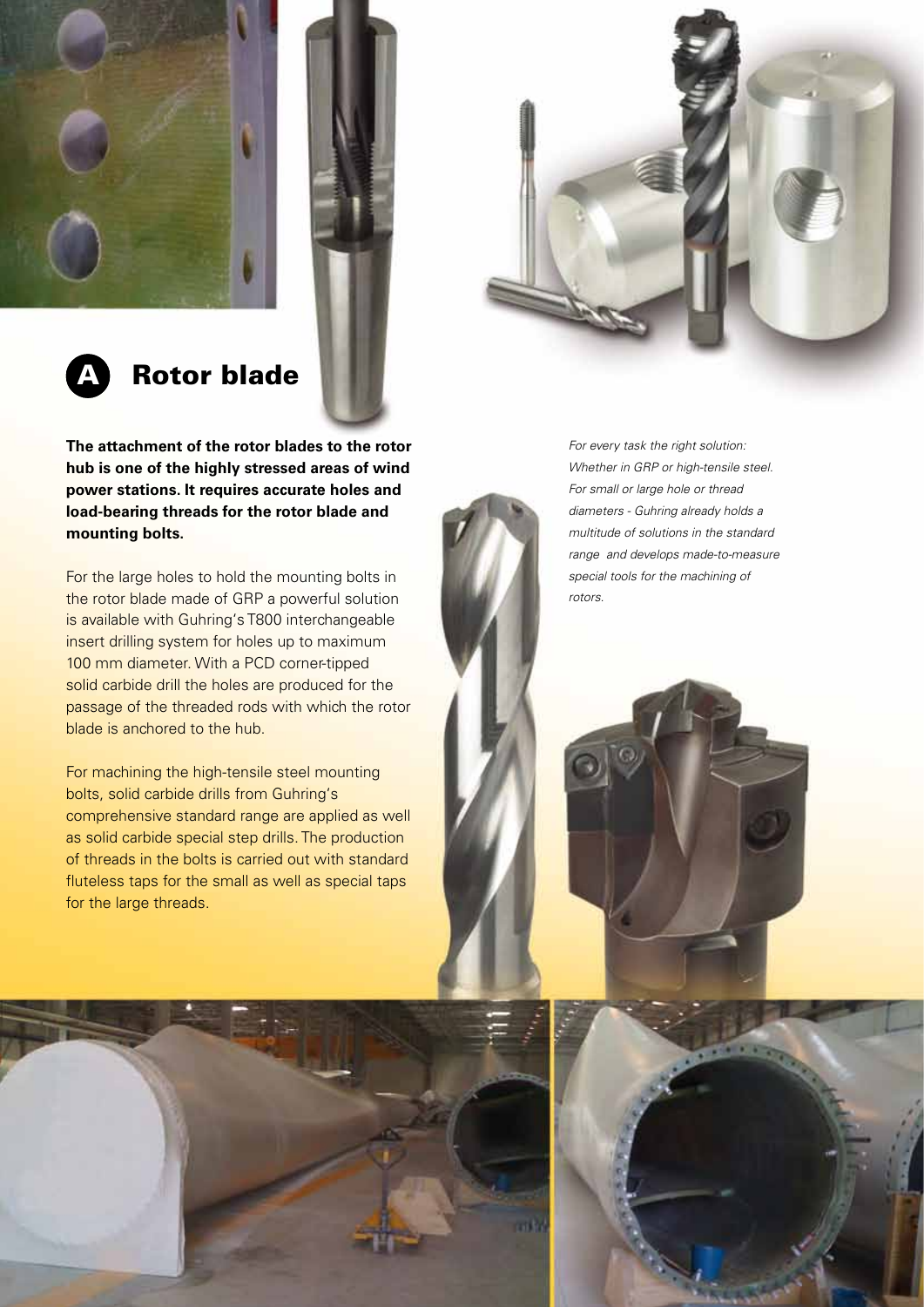



#### **Rotor hub**

**The rotor hub including ring and flange are exposed to extreme mechanical loads. Primarily high-tensile steels and cast materials are applied which Guhring offers special tooling solutions for the machining of.** 

The interchangeable insert drilling system HT 800 WP is available as a standard tool for holes up to 25.99 mm and as a special solution for holes up to 39 mm diameter. Special interchangeable inserts for the machining of steel or cast iron adapt the HT 800 WP system perfectly to the material to be machined.

As a specialist for the machining of cast iron, Guhring provides the Ratio drill RT 100 R with patented radius geometry. It is applied as a standard tool but also as a special tool, i.e. for very deep holes.

Guhring RF 100 U and RF 100 SF high-performance end mills with unequal helix are the ideal solution for the milling operations on the rotor hub, ring and flange. Their special geometry allows maximum machining performance together with highest surface quality.

*Innovative tooling solutions for optimal results:*

*Guhring's specialists for the drilling and milling operations offer special avantages for the machining of steel and cast iron thanks to unique, patented geometries.*

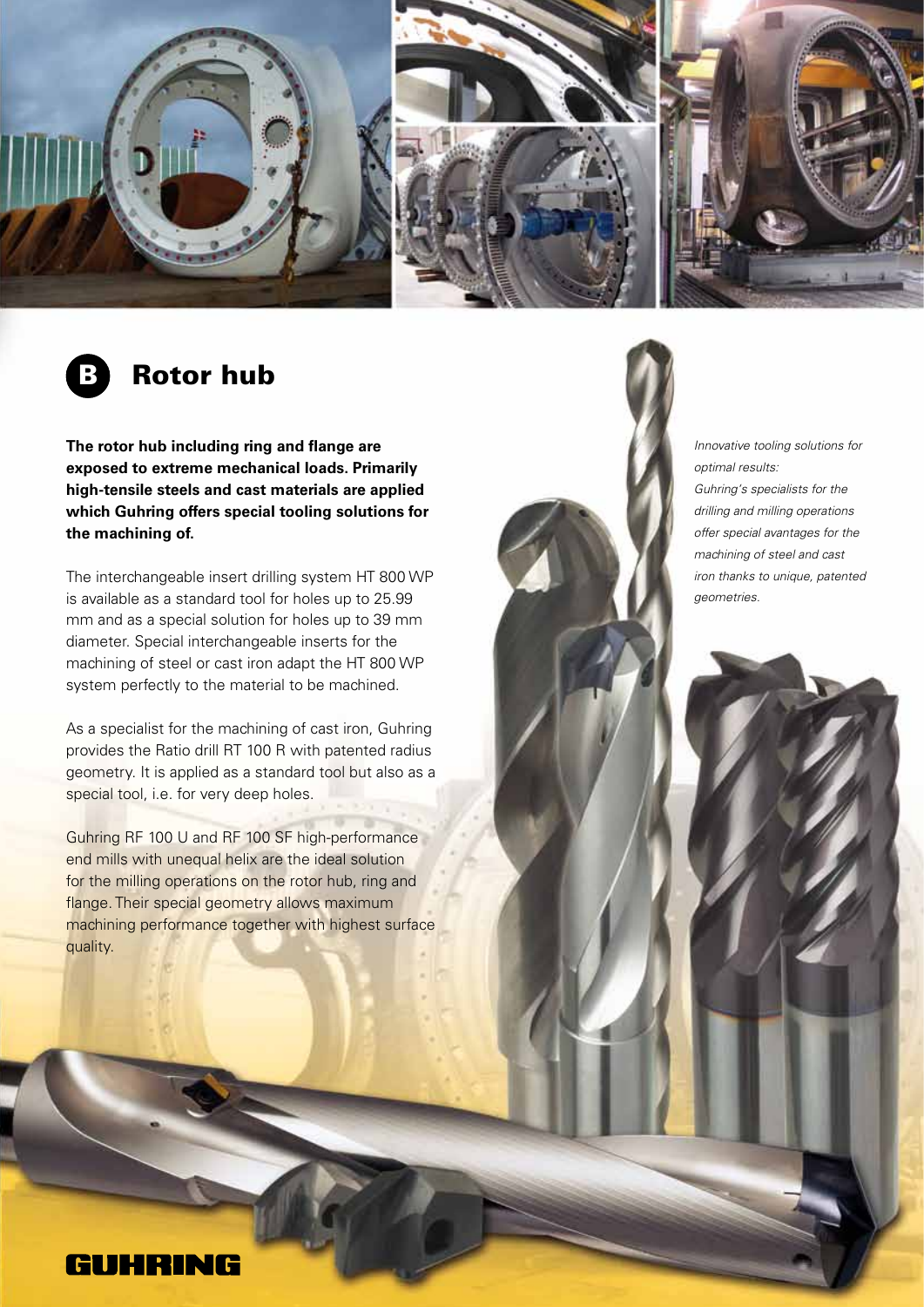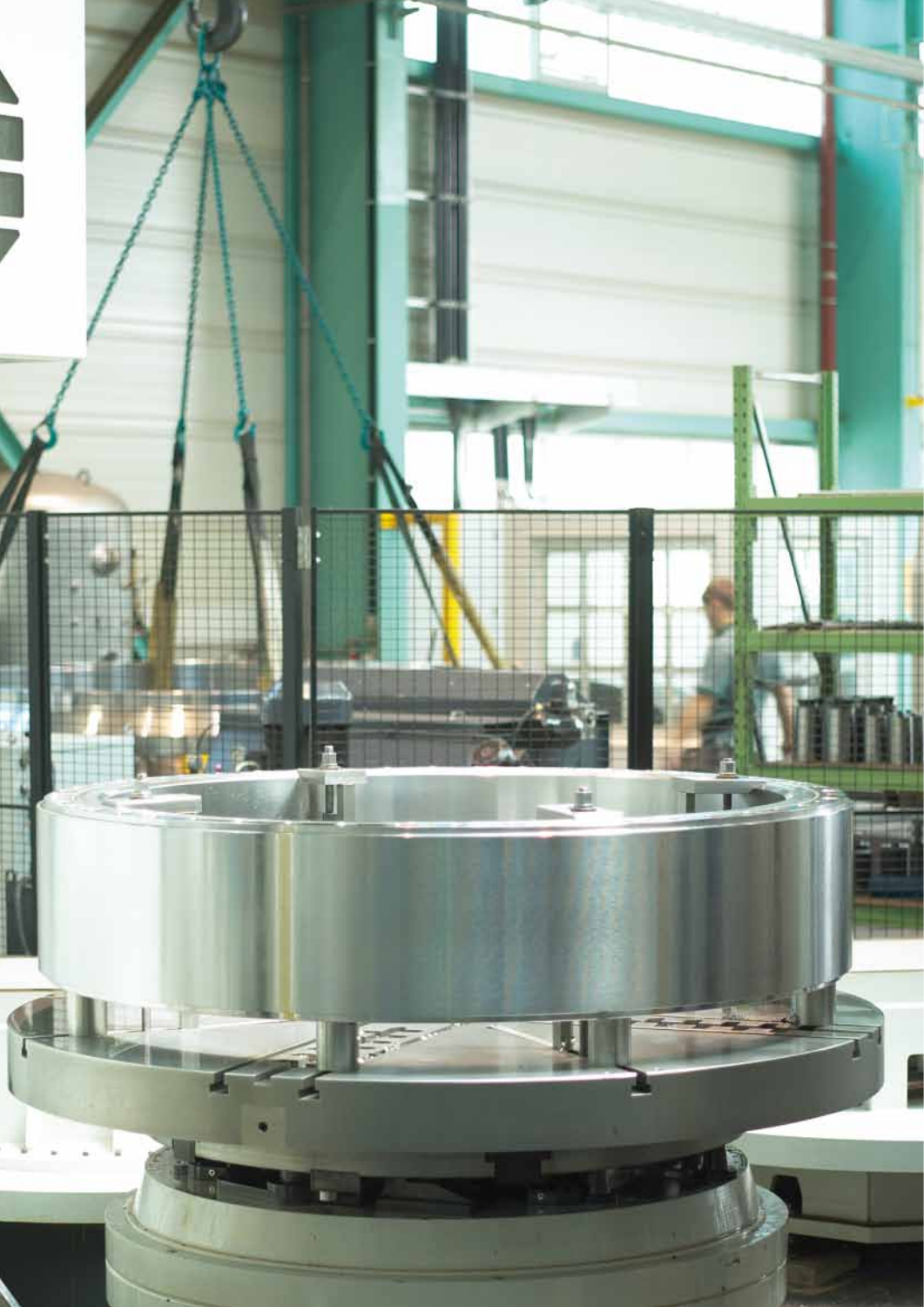

#### **C** Drive/gear unit



#### D Gondola

**E** Tower with base plate

**The machining of steel and cast materials like the drive, gear unit, gondola and tower are the ideal tasks for Guhring tooling solutions.**

Steel and cast machining are the classic domain for Guhring tools. In the standard range you will find intelligent and innovative solutions such as the HT 800 WP interchangeable insert drilling system, cast iron specialist RT 100 R with patented radius geometry, the spiral-fluted deep hole drill RT 100 T for drilling depths up to 40xD, RF 100 high-performance end mills, HR 500 high-performance reamer or taps, fluteless taps and thread milling cutters for a multitude of thread types and sizes.

*From standard to special: Guhring tooling solutions offer highest quality and accuracy for demanding machining tasks.* 

Together with our customers we develop application specific tools for drilling, reaming, countersinking and milling operations as well as for thread production. Complex combination tools reduce tool set-up and manufacturing costs by intelligently combining several operations into one tool. Highest quality and accuracy ensure innovative solutions for fine tool adjustments.

GUHRING